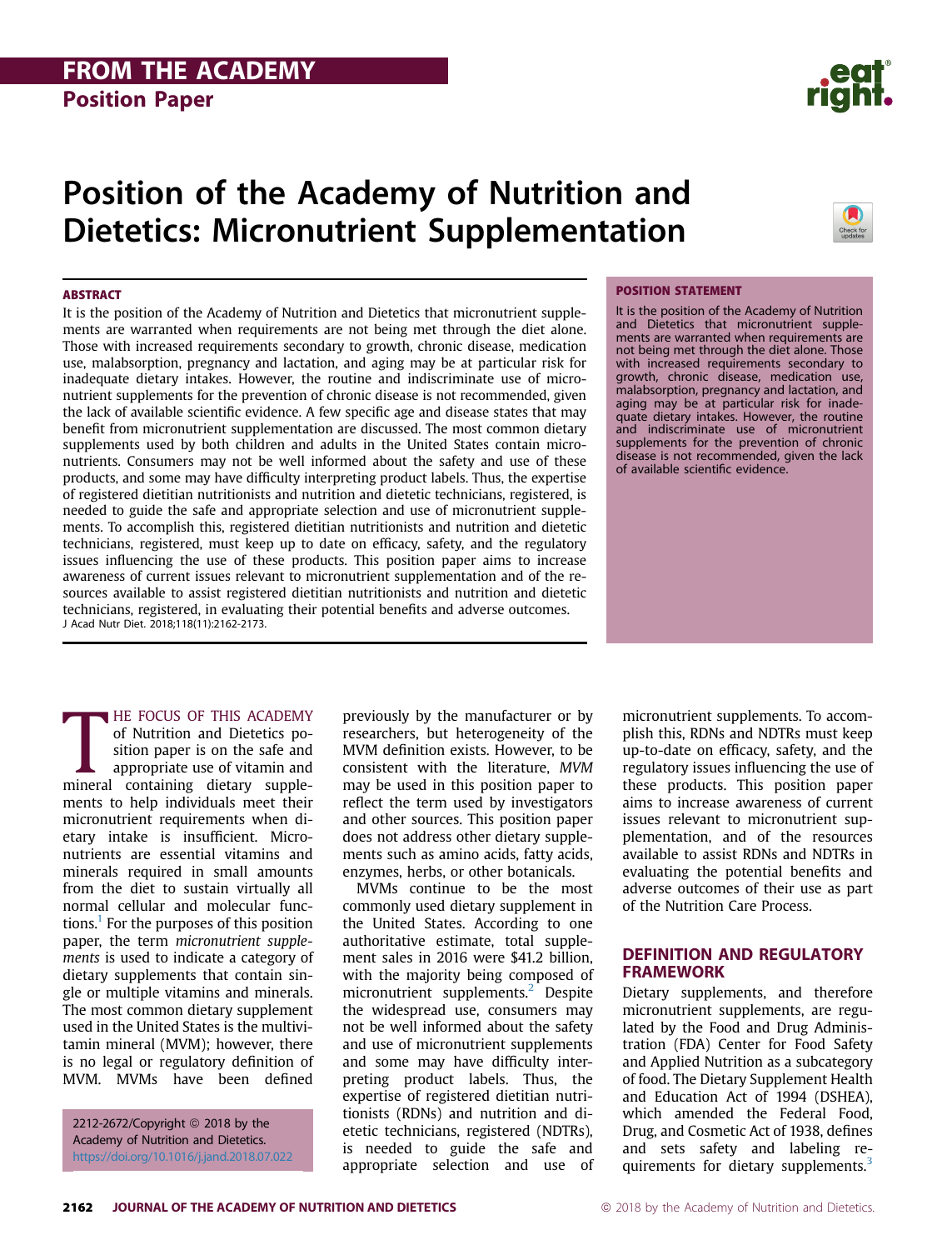DSHEA defines a dietary supplement as a product intended to supplement the diet that contains any of the following: "a vitamin; a mineral; an herb or other botanical; an amino acid; a dietary substance for use by man to supplement the diet by increasing the total dietary intake; or a concentrate, metabolite, a constituent, extract, or combination of any ingredient mentioned above."<sup>3</sup> However, there is not a legal or regulatory definition of the term micronutrient supplement or MVM. Dietary supplements are available as pills, capsules, tablets, liquids, powders, or other forms taken orally, as long as they are not represented for use as a conventional food or as a sole item of a meal or diet. $3$  They must also be identified as a dietary supplement on the label. $3$ 

### Label Claims

Like food labels, dietary supplement labels can bear authorized and qualified health claims, nutrient content claims, and structure/function claims.<sup>4</sup> Health claims characterize the relationship between a supplement ingredient and reducing the risk of a disease or health-related condition.<sup>4</sup> Nutrient content claims characterize the amount of a nutrient in a dietary supplement.5 For example, "high potency multivitamin, multimineral dietary supplement tablets" can be used on a product label in the case that it contains 100% or more of the Reference Daily Intakes for at least two-thirds of the vitamins and minerals with Reference Daily Intakes in the product.<sup>5</sup> Both health claims and nutrient content claims must be preapproved by the FDA.4 Structure/function claims are the most commonly used claims on supplement labels. There are three types of structure/function claims, $5$  those that describe:

- the nutrient's role on normal structure or function of the body or means by which it works to maintain a structure or function (eg, antioxidants maintain cell integrity);
- general well-being from intake of a nutrient; or
- a benefit related to a nutrient deficiency.

Labels cannot make statements that are disease claims. Structure/function claims are not pre-approved by the FDA. $4$  However, the manufacturer must provide the FDA with the text of structure/function claims no later than 30 days after marketing the supplement and ensure that the claims are truthful and not misleading.<sup>4</sup> Labels with structure/function claims must carry this disclaimer: "These statements have not been evaluated by the Food and Drug Administration. This product is not intended to diagnose, treat, cure, or prevent any disease."<sup>6</sup> Although the FDA is responsible for product label claims, the Federal Trade Commission regulates dietary supplements advertising claims.<sup>7</sup> All claims must be truthful, not misleading, and substantiated by credible scientific evidence. $<sup>7</sup>$  Health professionals can con-</sup> tact the Federal Trade Commission to report products they believed are falsely advertised or labeled.

### Safety

Manufacturers and/or distributors are responsible for ensuring product safety before placing them on the market. $6$ Because micronutrients were referenced and sold as dietary supplements before DSHEA was implemented, they are presumed to be safe based on their history of use; thus, they do not require an FDA premarket review of safety or efficacy. For any new dietary ingredient sold after DSHEA's implementation and not recognized as a food substance present in the food supply, the manufacturer and distributor must notify the FDA of the intention to market the product and provide the FDA with the information used to conclude that the ingredient was generally regarded as safe to consume. $6$  Once marketed, the FDA has the authority to remove a product in the case that they prove it to be unsafe.<sup>6</sup> The FDA monitors safety largely by collecting adverse event reports from consumers, health professionals, and manufacturers through MedWatch, the FDA Safety Information and Adverse Event Reporting Program.<sup>8</sup> The Dietary Supplement and Nonprescription Drug Consumer Protection  $Act^9$  requires the responsible party (ie, the manufacturers, packers, or distributors whose name appears on the label) to submit serious adverse event reports (AERs) to the FDA within 15 business days of receiving a report, and to maintain records of all adverse

event reports they receive for 6 years.<sup>10</sup> As defined by the FDA, adverse events are considered serious if "they result in death, a life-threatening experience, inpatient hospitalization, a persistent or significant disability or incapacity, or a congenital anomaly or birth defect, or requires, based on reasonable medical judgment, a medical or surgical intervention to prevent an outcome" listed above. $11$ 

The FDA received 6,307 mandatory serious AERs for dietary supplements from 2008 through 2011.<sup>12</sup> Six of the 10 dietary supplements receiving the most mandatory AERs were MVM supplements. However, an AER alone does not indicate a causal relationships between adverse events and the associated product, because other products consumed at the same time and preexisting health conditions could each contribute to the reported adverse event.12

### Quality

Under DSHEA, the FDA established good manufacturing practices for dietary supplements to ensure proper identity, purity, strength, and composition.<sup>13</sup> Companies are responsible for ensuring their products meet good manufacturing practices, including accurate labeling (eg, products contain the ingredients in the amounts stated on their labels) and are free from contaminants (eg, bacteria, pesticide, glass, lead, and other heavy metals). $^{13}$  In addition to the FDA, independent organizations such as ConsumerLab.  $com<sup>14</sup>$  NSF International,<sup>15</sup> and US Pharmacopeial Convention<sup>16</sup> offer programs that evaluate supplement quality. At a minimum, each organization has a program that allows manufacturers to pay a fee to have its products tested. Supplements conforming to the respective organization's quality specifications can bear that organization's seal of approval on their label.<sup>17</sup> The absence of a seal, does not indicate inferior quality because the high costs of analyzing each ingredient may prevent some manufacturers from having its products tested.

## USAGE IN THE UNITED STATES Prevalence of Use

The prevalence estimates presented in this position paper focus on large, national survey data to make population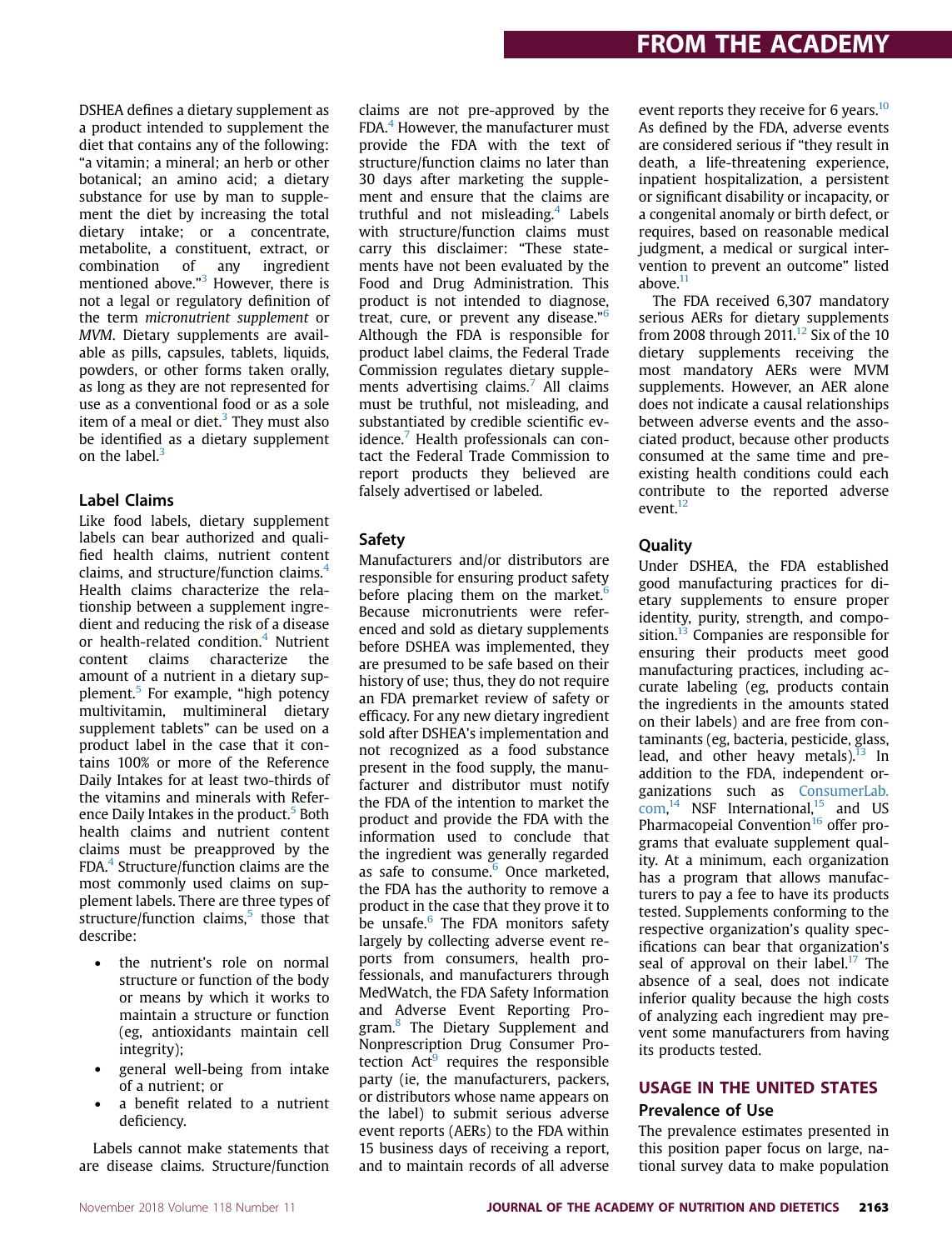level generalizations, and characterize use of both dietary supplements in general and specific micronutrient supplements, including MVM. Such generalizations do not characterize special groups like elite athletes<sup>18</sup> and individuals in the military, $19$  who are more likely to use dietary supplements than the general population, and are more likely to stack products (ie, use multiple products simultaneously).

Dietary Supplements. The National Health and Nutrition Examination Survey (NHANES) is a continuous, federally supported monitoring protocol coordinated by the National Center for Health Statistics at the Centers for Disease Control and Prevention. NHANES has continuously monitored dietary supplement use for more than 50 years. Based on the NHANES findings across time, just more than half of adults (aged  $\geq$ 20 years among<br>nonpregnant, nonlactating adults) nonpregnant, nonlactating report using a dietary supplement in general.<sup>20-22</sup>

In adult populations, dietary supplement use is more common in women than men, and by non-Hispanic whites when compared with by non-Hispanic blacks and Hispanic and Mexican Americans.<sup>22,23</sup> Dietary supplements are used more often by nonsmokers, people who exercise regularly, those with higher education and incomes, and those who report better overall health.<sup>20,21</sup> Use of dietary supplements in adults does not vary significantly by weight status. $21$  In adults, supplement use is noted to be more of a personal preference rather than a health care professional's recommendation.<sup>22</sup> Most adults (53%) use one dietary supplement product, $^{21}$  but 8% to 10% of adults use more than four supplements regularly.<sup>23</sup>

Consistently, about one-third of US children take a dietary supplement; but, these are almost exclusively (95%) confined to micronutrient supplements. Among children aged <2 years (NHANES 2007-2010), 17% reported use of any dietary supplement, 45% in children ages 2 to 5 years, 35% in children ages 6 to 11 years, and  $\sim$  23% for those aged 12 to 19 years.<sup>24</sup> Similar to trends observed in adults, dietary supplement use in children is more prevalent in non-Hispanic whites, families with private health insurance, higher incomes, and those less likely to have screen times (eg, television or computer), and are more physically active.24,25 Only 16% of the dietary supplements used by children are based on the advice of a health care professional. $^{24}$  Health care providers were most likely to recommend dietary supplements to children aged <2 years compared with children of any other age group.<sup>24</sup>

Micronutrient Supplements. Of those using dietary supplements, MVM products are by far the most commonly used dietary supplement in children<sup>24</sup> and adults. $21,23$  However, the definition of MVM is not consistent across research studies.<sup>20,21,23</sup> MVM and micronutrient products are used by  $\sim$ 90% of child dietary supplement users, representing 24% of US children aged  $\leq$ 19 years.<sup>24</sup> Depending on the definition, about one-third of US adults use a MVM product.<sup>21-23</sup> Among older adults (aged  $\geq 60$  years), MVM is the most frequently used supplement (40%), followed by supplements containing vitamin D (26%), calcium (9%) or a vitamin D and calcium combination (13%), vitamin B-12 (8%) and B complex (5%), and vitamin C  $(11\%)^{26}$ About 75% of all pregnant women report using a MVM in NHANES 1999-  $2006.<sup>27</sup>$  Folic acid or iron containing supplements are most frequently consumed during pregnancy, but very little is known about supplement use in lactation.<sup>27</sup>

#### Motivations for Use

Dietary Supplements. Among children, 41% use supplements to "improve overall health," 37% to "maintain health," 23% for "supplementing the diet," 20% to "prevent health problems," and 14% to "boost immunity."<sup>24</sup> In children aged  $\langle 2 \rangle$  years, the most common reason for using supplements is for tooth health and cavity prevention (14%), whereas children aged 16 to 19 years, "to get more energy" (10%) is the most common reason cited for supplement use. $24$  For both men and women, "improve overall health," "maintain health," "supplement the diet," and "prevent health problems" are the most common motivations for general dietary supplement use.<sup>22</sup> Among men and women, "heart health, lower cholesterol" (18%) and "bone health" (36%), respectively, were the most common organ-specific reasons for supplement use.<sup>22</sup> Similarly, among older adults, the most common motivations for supplement use include to "improve overall health," "maintain health," and "bone health."<sup>22,26</sup>

Micronutrient Supplements. The most common motivation for MVM use in children was to "improve overall health" (44%). This same motivation was reported for the use of multivitamin supplements (ie, a combination vitamin product without minerals)  $(35\%)^{24}$  Vitamin C supplements, although low in overall use (2% overall), were reported by about half of those users (47%) to "boost immune system and prevent colds." MVMs were primarily used by adults to "improve overall health" (48%). The majority of adults who use calcium supplements (4% of men and 19% of women) do so "for bone health" (75%). Similar to children, whereas the proportion of adults using vitamin C was low overall (7%), many did so to "boost immune system and prevent colds" (45%).

#### **NUTRIENT AND FOOD RECOMMENDATIONS**

RECOMMENDATIONS Optimal nutrient intakes are those that promote health and reduce risk for chronic disease, while minimizing risk of excess. The Food and Nutrition Board (FNB) of the National Academies of Sciences, Engineering, and Medicine, Health, and Medicine Division provides the best available evidence-based standards for estimating optimal nutrient intakes. Dietary Reference Intakes (DRIs) is an umbrella term used to represent four factors relevant to nutrients: the Recommended Dietary Allowances (RDAs), Adequate Intakes (AIs), Estimated Average Requirements (EARs), and Tolerable Upper Intake Levels  $(ULs).^{28}$  The DRIs are used to assess adequate and excess nutrient intakes and plan diets for groups and individuals.

The DRIs are recommendations for healthy individuals. As such, higher requirements likely exist for individuals who are malnourished or have altered requirements due to a health condition or use of a medication. Clinical status and biochemical indexes should be combined with dietary intake data to assess an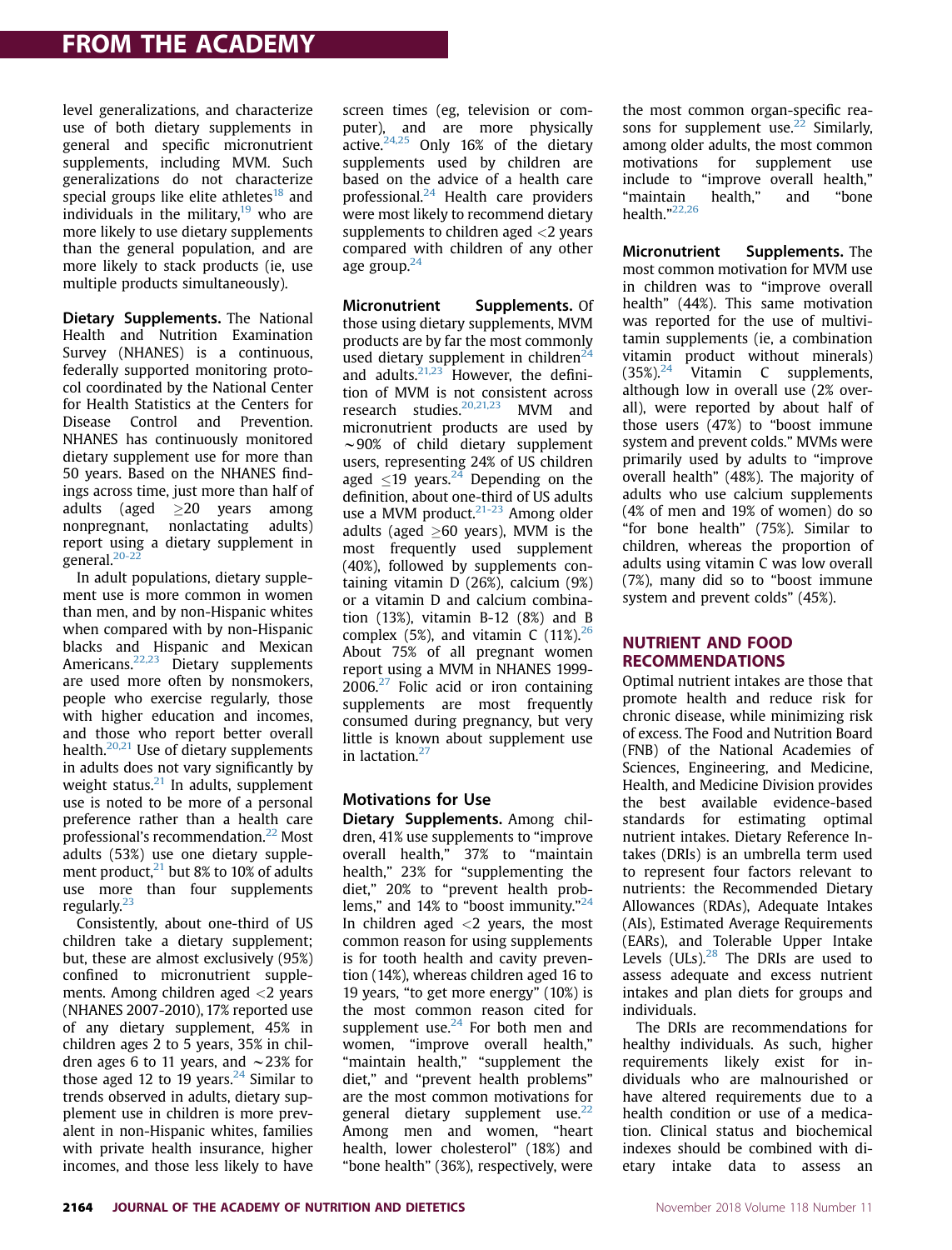individual's dietary adequacy and nutritional status<sup>28</sup> and need for micronutrient supplementation.<sup>29</sup> A comprehensive nutrition assessment can inform RDNs and NDTRs when a micronutrient supplement is likely to be of benefit or if its consumption places a client at risk of excess.

The EAR is the basis of micronutrient recommendations at the group level (eg, meeting the needs of 50%), whereas the RDA is for use at the individual level (eg, meeting the needs of 97.5%). The RDA is determined as two standard deviations above the EAR. An AI is set when there is not enough information available to estimate an RDA. AIs represent intakes likely to exceed the actual requirements of almost all healthy people. For the same reason, usual intakes that fall below the AI recommendations should not be interpreted as inadequate. Rather, when an individual's usual intake meets or exceeds recommended levels, it is likely that their intake is adequate.

The UL is used both at the individual and at the group level to estimate risk of excessive micronutrient intakes. The UL is an important tool that RDNs and NDTRs can use to educate consumers in the safe use of nutrient supplements. As average daily intakes exceed the UL, the risk of adverse health effects increases. The ULs for vitamin E, niacin, and folic acid apply only to synthetic forms of the nutrients found in supplements and fortified foods.<sup>30</sup> The UL for magnesium applies only to intakes from supplements or pharmacologic agents. $30$  The UL for vitamin A is from preformed vitamin A (ie, retinol only).<sup>30</sup> For all other nutrients, ULs apply to total intake from food, beverages, and supplements. For nutrients for which data were insufficient to determine a UL (ie, biotin, carotenoids, pantothenic acid, riboflavin, thiamin, vitamin B-12, and vitamin K) the FNB cautions about consuming large amounts.<sup>30</sup>

The 2015 Dietary Guidelines for Americans (DGA) recommends that nutrition needs should be met primarily from foods. However, the DGA also highlights several nutrients that are a shortfall nutrient or a nutrient for public health concern (eg, vitamins A, C, D, E; folate; calcium; magnesium; and potassium) in Americans aged 2 years and older. $31$  This indicates that a high prevalence of inadequate intakes

relative to DRI exists across the population and that underconsumption has been linked to adverse health outcomes in the scientific literature. Iron is of concern for adolescent and premenopausal women, including pregnant women. Many Americans do not consume the amount and types of foods necessary to meet these recommended nutrient intakes. Adherence to the DGAs is low; only about 3% to 4% of Americans follow all of the  $D<sub>G</sub>As.$ <sup>32</sup> As a result of low intakes of nutrient-rich foods and sedentary lifestyles, many Americans may be meeting or exceeding their energy requirements while falling short of meeting nutrient recommendations. Fortified foods and micronutrient supplements may be useful in bridging the gap of shortfall nutrients as examined in detail below.33

## NUTRIENT SUPPLEMENTATION Effect on Total Nutrient Intakes

Micronutrient supplements can have a substantial influence on a person's total intakes. $34,35$  The extent to which a supplement can improve micronutrient adequacy is influenced by the nutritional profile of the supplement taken. For example, although MVMs provide substantial amounts of some micronutrients (ie, folic acid and vitamin C), they often lack key minerals such as potassium, calcium, and magnesium.

### Filling Dietary Gaps

National survey data have provided insights on total usual micronutrient exposures from all sources (ie, intrinsic nutrients, fortified nutrients, and micronutrient supplements). NHANES data reveal a high proportion of Americans that have at risk intakes  $(>25\%$  with intakes  $<$ EAR) for vitamins A, C, D, and E; calcium; and magnesium without the use of micronutrient supplements.33,36,37 Overall, smaller proportions of the population had total usual intakes below the EAR for B vitamins, zinc, folate, iron, phosphorus, copper, and selenium  $\left($  < 1%).<sup>35-3</sup>

When adult users and nonusers of micronutrient supplements are examined separately, users tend to have a lower prevalence of inadequate intakes (ie,  $\langle EAR \rangle$  from diet alone.<sup>36,37</sup> Considering total intake (diet and micronutrient supplements), users

were much less likely than nonusers of micronutrient supplements to have inadequate intakes of most minerals: magnesium (21% vs 66%), calcium (20% vs 51%), (copper  $< 0.5$ % vs 20%), zinc  $(<0.5\%$  vs 13%), and iron  $(<0.5\%$  vs 8%) and vitamins: folate (1% vs 14%), vitamin C (3% vs 48%), vitamin A (4% vs 58%), vitamin D (25% vs 96%), and vitamin E (5% vs 96%). 37

Unlike adults, micronutrient adequacy from foods sources did not vary among children who consumed vs who did not consume dietary supplements (ie, classified by any dietary supplement use). $38$  Children aged 2 to 8 years who use dietary supplements are more likely than older children to meet the micronutrient recommendations from foods alone.<sup>38</sup> Dietary supplement use is lowest among adolescents, which is paradoxical because nutrient intakes from food sources among this age group tend to be inadequate for many micronutrients.<sup>38</sup>

### Exceeding the ULs

Micronutrient supplements have the potential to fill gaps in the diet but could potentially increase intakes above ULs. Intake from all supplements and foods and beverages must be included when assessing usual nutrient intake of individuals and groups. The prevalence of the population that exceeds the UL is low for most micronutrients (<5% for folate: calcium: iron; vitamins A, D, C, and E; and zinc) when users and non-users of supplements are combined as a group. $33$ 

US adults typically do not have usual intakes of micronutrients that exceed the UL from foods alone. However, micronutrient supplement users do have an increased likelihood of intakes above the UL for iron (9%), zinc (9%), folic acid (7%), calcium (6%), magnesium (6%), vitamin B-6 (3.5%), vitamin A (3%), and vitamin C (1.6%),  $36,37$ Among children, use of dietary supplements in general (as previously mentioned is almost exclusively micronutrient supplements) increases the prevalence of usual nutrient intakes above the UL for iron, zinc, copper, selenium, folate, and vitamins A and  $C^{38}$  Of most concern are 2- to 8year-old micronutrient supplement users who exceed the UL for zinc (84%), folic acid (71%), and vitamin A (72%).<sup>38</sup> It should be noted that some children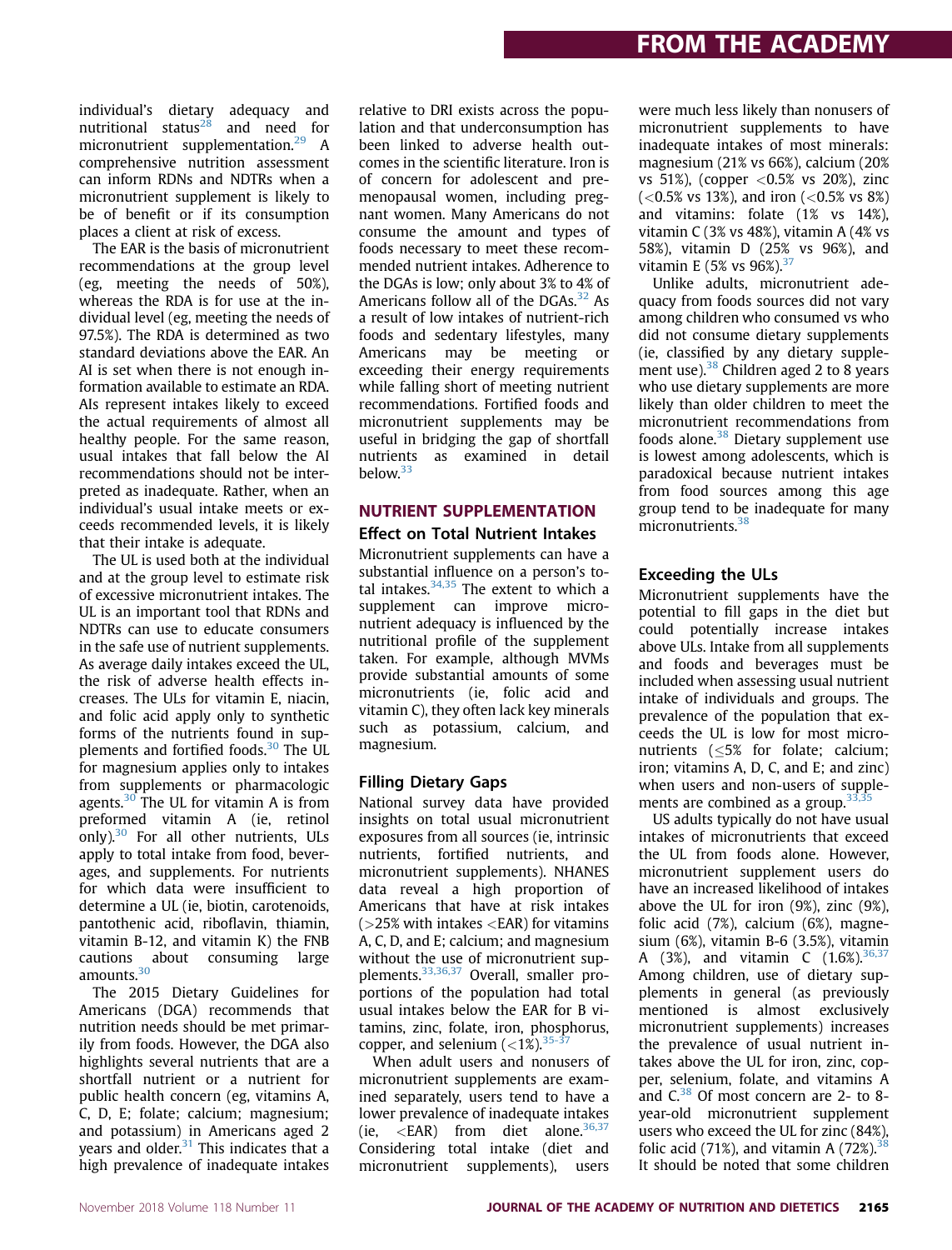exceed the UL for folic acid and zinc from food sources alone.<sup>38</sup>

#### Effect of Nutrient Supplementation on Chronic Disease Prevention

Although supplementation can be effective in meeting recommended intake of some micronutrients, it has not been proven effective in preventing chronic disease. In 2006, a National Institutes of Health State-of-the-Science Panel, after reviewing evidence on the health benefits and risks of MVM supplements, concluded that there was insufficient evidence to determine whether taking MVM supplements was beneficial for preventing chronic disease in generally healthy people.<sup>39</sup>

The Agency for Healthcare Research and Quality conducted a systematic review on the use of multivitamins or single and functionally related pairs of nutrients (including MVM) for cardiovascular disease and cancer prevention to inform US Preventive Services Task Force (USPSTF) recommendations. Based on this review, the USPSTF concluded in 2014 that the current evidence is insufficient to assess the balance of benefits and harms of the use of multivitamins or single- or paired-micronutrient supplements (including MVM) and recommended against the use of beta carotene or vitamin E supplements for the prevention of cardiovascular disease or cancer.<sup>40</sup>

In 2011, the FNB updated the DRIs for calcium and vitamin  $D<sup>41</sup>$ . The FNB reported that although data indicated a key role for calcium and vitamin D in skeletal health and provided a sound basis for determining DRIs, it did not provide convincing evidence of other health outcomes beyond bone or that intakes greater than the DRIs have health benefits. In fact, emerging evidence indicated that too much of these nutrients may result in harmful outcomes.<sup>41</sup>

The American Geriatrics Society advises clinicians to recommend vitamin D supplementation of at least 1,000 IU/ day and calcium supplementation to community-dwelling adults aged 65 years or older to reduce risk of fractures and  $falls<sup>42</sup>$  The workgroup recommendation was based on studies in which the most commonly

prescribed amount of calcium was 1,000 to 1,200 mg. In 2012, the USPSTF recommended vitamin D supplementation (based on median dose of 800 IU) to help prevent falls in communitydwelling adults 65 years of age or older who are at increased fall risk. $43$  However, in 2018 the USPSTF recommended against daily supplementation of 400 IU or less of vitamin D and 1,000 mg or less of calcium for the primary prevention of fractures in postmenopausal women. They also concluded that evidence was insufficient to assess benefits or harm of higher amounts in postmenopausal women and at any dose for fracture prevention among community-dwelling men and premenopausal women.<sup>44</sup>

# MICRONUTRIENT SUPPLEMENTS<br>IN PRACTICE

### When to Consider Supplementation

Micronutrient supplements can be used to help individuals meet a nutrient requirement or to treat a diagnosed deficiency. A person's micronutrient intake may be inadequate when they are restricting energy intake for weight loss/control, not consuming an adequate amount of food to meet energy requirements resulting from poor appetite or illness, eliminating one or more food groups from their diet on a regular basis, or consuming a diet low in micronutrientrich foods despite adequate or excessive energy intakes. Groups most vulnerable to micronutrient inadequacy are older adults, pregnant women, alcohol-dependent individuals, strict vegetarians and vegans, and those with increased requirements secondary to health conditions or the chronic use of a medication that alter nutrient absorption, metabolism, or excretion.45

Academy of Nutrition and Dietetics position papers that focus on particular segments of the population or conditions often include recommendations on micronutrient supplementation. In addition, some government and professional organizations and expert workgroups provide recommendations for micronutrient supplementation. The following are specific examples of micronutrient supplement recommendations.

Infants and Young Children. The American Academy of Pediatrics recommends 1 mg/kg daily iron supplementation for exclusively breastfed full-term infants from age 4 months until infants begin eating ironcontaining complementary foods, such as iron-fortified cereals.<sup>46</sup> They also recommend 1 mg/kg/day supplemental iron beginning at age 4 months for infants who receive more than one-half of their daily feedings as human milk and who are not receiving ironcontaining complementary foods.<sup>46</sup>

Infants and Children, Including Adolescents. The American Academy of Pediatrics recommends all infants who are exclusively or partly breastfed receive 400 IU of supplemental vitamin D daily beginning the first few days of life, and continued unless infant is weaned to at least 1 qt/day vitamin Dfortified formula or, if older than age 12 months, whole milk or low-fat milk when appropriate; all nonbreastfed infants and older children who consume <1 qt/day vitamin D-fortified formula or milk and adolescents with dietary intakes  $<$ 400 IU/day.<sup>47</sup> If a baby is drinking at least 32 oz formula, vitamin D supplementation is not needed. Children at an increased risk for vitamin D deficiency, such as those with fat malabsorption and those taking seizure medications, may need higher amounts to achieve normal serum vitamin D levels. $47$ 

Women of Childbearing Age Who May Become Pregnant. The FNB recommends that women who can become pregnant consume 400  $\mu$ g/day folic acid from fortified foods and/or supplements daily, in addition to folate obtained from eating a varied diet to reduce the risk of neural tube defects (eg, spina bifida and anencephaly).  $48$ The USPSTF recommends women planning or capable of pregnancy take a daily supplement of 400 to 800  $\mu$ g folic acid (grade A). $49$  Folic acid is the form of the vitamin found in supplements and fortified foods, and folate is the form found naturally occurring in foods.

Older Adults. The FNB recommend that people older than age 50 years get 2.4  $\mu$ g/day vitamin B-12 mainly from the crystalline form found in fortified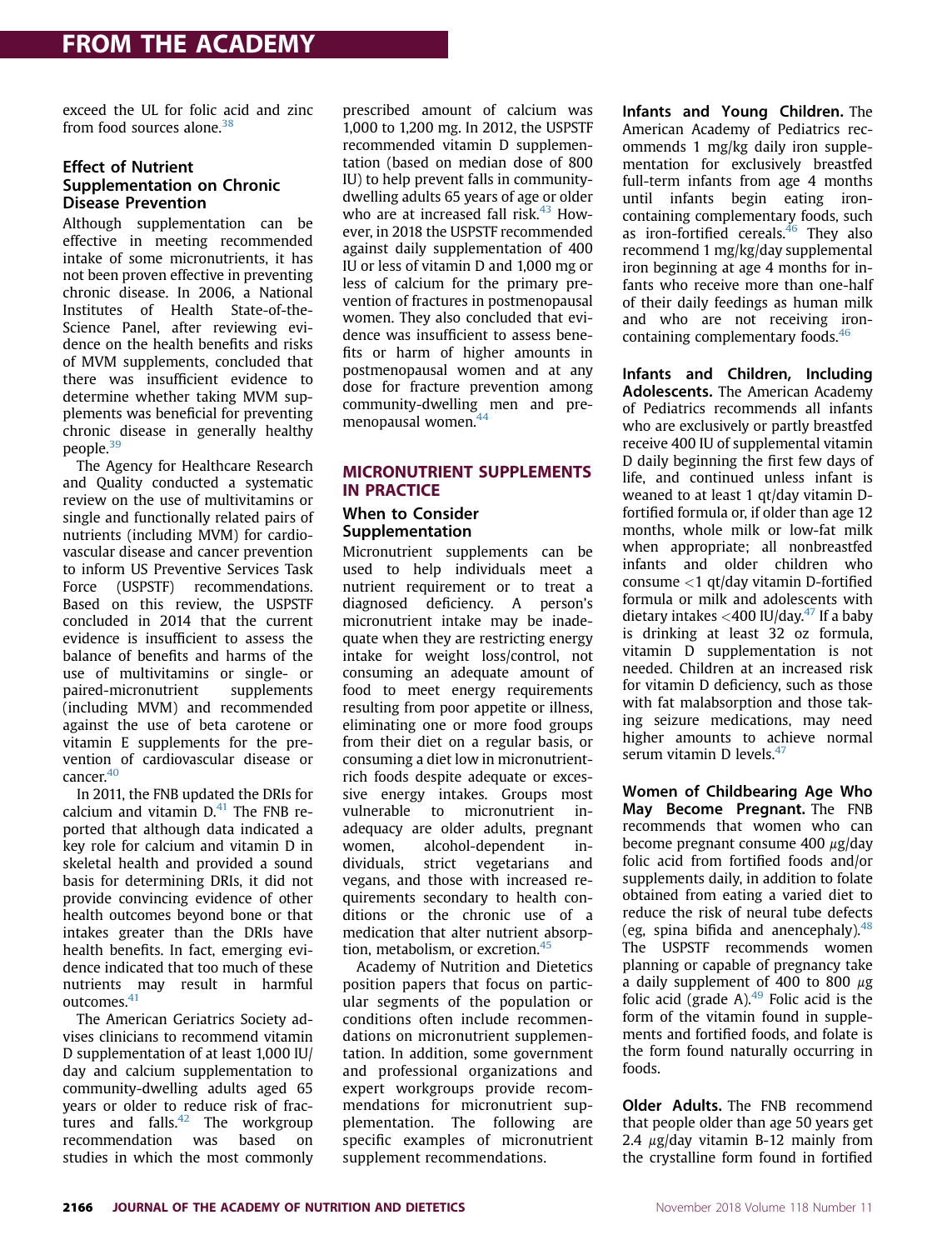foods and supplements.  $48$  Age is associated with conditions like atrophic gastritis that may reduce a person's ability to digest food-bound vitamin B-12.<sup>48</sup>

People with Intermediate or Advanced Age-Related Macular Degeneration. The American Academy of Ophthalmology recommends ophthalmologists consider antioxidant vitamin and mineral supplementation as per the Age-Related Eye Disease Study (AREDS) and AREDS2 trials for patients with intermediate or advanced age-related macular degeneration to slow progression of the disease.<sup>50</sup> AREDS formulation contains vitamin C, vitamin E, beta carotene, zinc, and copper, and the AREDS2 formulation substitutes lutein/zeaxanthin for beta carotene, $51$  because beta carotene was associated with increased risk of lung cancer in smokers.<sup>51-53</sup>

Genetic Polymorphisms and Disorders. Individuals that have a genetic predisposition that impairs digestion, absorption, or metabolism may benefit from micronutrient supplements under the care and direction of a health care practitioner. However, it is the position of the Academy of Nutrition and Dietetics that nutritional genomics is still emerging and its practice, including the use of commercial or consumerbased nutrigenetic testing, to provide dietary advice is premature.<sup>54</sup>

#### Special Considerations for Micronutrient Supplements

Certain forms of micronutrients have differential bioavailability based on their molecular structure and chemical formula. For example, folic acid from supplements and fortified foods is more bioavailable than folate from foods due to the ease of absorption of the unconjugated form.<sup>48</sup> For vitamin E, consumption of about 50% more units of synthetic alpha tocopherol from dietary supplements and fortified foods are needed to obtain the same amount of the vitamin as from the natural form (dl-alpha tocopherol). $55$ Furthermore, the effectiveness of mineral supplements is influenced by their form and the amount of the elemental mineral present in the mineral salt. Calcium carbonate has the highest concentration of calcium among calcium salts, but requires an acidic medium for optimal absorption. Thus, it is recommended that it be consumed with meals. $56$  Calcium citrate can be taken with or without foods and can be used by those with achlorhydria. $57$ Maximum absorption is obtained with doses  $<$  500 mg, so splitting a 1,000-mg dose in two is advisable.<sup>41</sup>

### Contraindications of Nutrient Supplement Use

RDNs and NDTRs must be aware of possible situations in which individual clients must temporarily or permanently limit or avoid specific micronutrient supplements due to the potential for adverse effects. For example, people who smoke should avoid supplementation with beta carotene due to an increased risk of lung cancer.<sup>52,53</sup> Health risks from excessive nutrient intake and potential nutrient/nutrient and nutrient/medication interactions are provided for individual vitamins and minerals in the Office of Dietary Supplements (ODS) Fact Sheets for Health Professionals. Some examples are listed below.

Nutrient Excess. Healthy postmenopausal women and adult men and individuals homozygous for hemochromatosis generally should avoid iron supplements.<sup>58</sup> In postmenopausal women, intakes  $>1,500$  $\mu$ g/day retinol (below the UL), but not beta carotene, have been associated with reduced bone mineral density and increased risk of hip fracture. $59,60$  Thus, women who take supplements containing vitamin A should consider a product that contains a majority of the vitamin A from the beta carotene form rather than retinol. Excessively high supplemental intakes of vitamin B-6 have been reported to result in sensory neuropathy.48

Micronutrient Interactions. RDNs and NDTRs must be aware of and document the potential nutrient-nutrient and drug-nutrient interactions that can occur with the chronic use of micronutrient supplements.<sup>61</sup> An imbalance of micronutrients, such that the amount of one nutrient interferes or alters absorption

and/or utilization of another nutrient, can result from the consumption of high-dose or simultaneous consumption of nutrient supplements. For example, high-dose iron supplements can decrease zinc absorption and high amounts of zinc can inhibit copper absorption. $62$  The absorption of both heme- and nonheme iron is inhibited by calcium supplements, but the clinical significance of iron status is unclear.<sup>6</sup>

Medication Interactions. Medications can interfere with absorption or metabolism of certain nutrients, altering the nutrients requirements and compromising nutritional status. Medication interactions for most micronutrients can be found in the monographs on the ODS website. For example, proton pump inhibitors used to treat gastroesophageal reflux disease slow the release of gastric acid into the stomach have the potential to interfere with vitamin B-12 absorption from food, potentially affecting serum vitamin B-12 levels. $64$ Corticosteroids (eg, prednisone) may deplete calcium<sup> $64$ </sup> and impair vitamin D metabolism.<sup>65</sup> Certain diuretics, antibiotics, and proton pump inhibitors can affect magnesium status.<sup>66</sup> Polypharmacy, particularly among older adults, can increase the likelihood of drug-nutrient interactions and influence the need for certain micronutrients. Individuals taking medications on a regular basis should discuss their micronutrient supplements with their health care providers.

Micronutrient supplements can influence the dosage and bioactivity of medications. For example, high doses of vitamin E supplements (likely in doses >400 IU) can inhibit platelet aggregation and therefore interfere with anticoagulant blood thinning medications such as coumadin.<sup>5</sup> Vitamin K supplementation can also interact with the blood-thinning medications; thus, supplementation should be avoided or used with caution and under the care of a health care provider because a consistent intake of the vitamin is critical. Additional resources that provide information on precautions, contraindications, and potential interactions with drugs, food, or other supplements are provided in the Figure.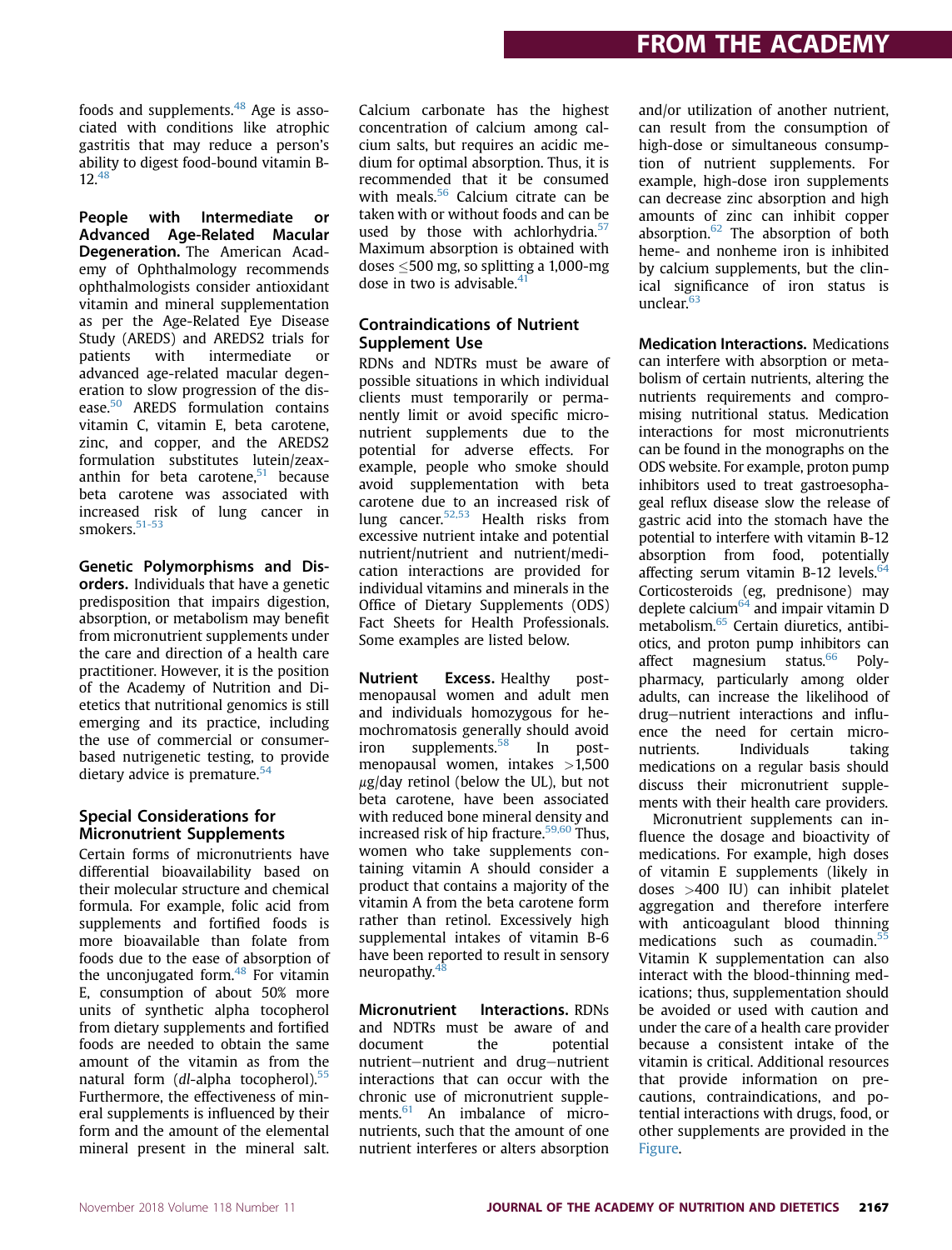| Organization                                                 | Website                                                 | Contents                                                                                                                                                                                                                                                                                                                                                                                                                                                                  |
|--------------------------------------------------------------|---------------------------------------------------------|---------------------------------------------------------------------------------------------------------------------------------------------------------------------------------------------------------------------------------------------------------------------------------------------------------------------------------------------------------------------------------------------------------------------------------------------------------------------------|
| Academy of Nutrition and Dietetics                           | www.eatrightpro.org                                     | Position papers<br>٠<br>Evidence Analysis Library<br>٠<br>Other documents: Guidelines Regarding<br>the Recommendation and Sale of<br>Dietary Supplements, Code of Ethics for<br>the Profession of Dietetics                                                                                                                                                                                                                                                               |
| AHRQ <sup>a</sup> Department of Health and<br>Human Services | https://archive.ahrq.gov/clinic/<br>tp/multivittp.htm   | AHRQ-produced evidence-based reviews<br>$\bullet$<br>on nutrient supplements                                                                                                                                                                                                                                                                                                                                                                                              |
| Cochrane Collaboration                                       | www.cochrane.org/reviews/                               | Free access to abstracts and links to full<br>$\bullet$<br>reviews of evidence-based health care<br>topics, including vitamins and minerals<br>used for disease prevention and<br>treatment                                                                                                                                                                                                                                                                               |
| Epocrates                                                    | www.epocrates.com/index.html                            | Private company with proprietary in-<br>٠<br>formation on medications and dietary<br>supplements, available free and for<br>purchase for mobile devices and<br>online                                                                                                                                                                                                                                                                                                     |
| Federal Trade Commission                                     | www.ftc.gov                                             | Site to file a complaint when adver-<br>tising for a dietary supplement is<br>misleading or false                                                                                                                                                                                                                                                                                                                                                                         |
| Food and Drug Administration                                 | www.fda.gov/Food/<br>DietarySupplements/default.<br>htm | Dietary supplement alerts and safety<br>information<br>Adverse event reporting<br>Guidance, compliance, and regulatory<br>information<br>Other documents: Tips for the Savvy<br>Supplement User: Making Informed<br>Decisions and Evaluating Information,<br>Tips for the Older Dietary Supplement<br>User<br>Warnings and safety information<br>Consumer educational materials<br>Industry information and guidance<br>٠<br>Labeling regulations and claims<br>$\bullet$ |
| National Academy of Medicine                                 | www.nam.edu                                             | Tables that include Dietary Reference<br>$\bullet$<br>Intake values and adverse effects of<br>excessive consumption                                                                                                                                                                                                                                                                                                                                                       |
| MedWatch                                                     | www.fda.gov/Safety/<br>MedWatch/                        | The Food and Drug Administration<br>$\bullet$<br>Safety Information and Adverse Event<br>Reporting Program. Health pro-<br>fessionals and consumers can report<br>adverse events from dietary<br>supplements.                                                                                                                                                                                                                                                             |
| (continued on next page)                                     |                                                         |                                                                                                                                                                                                                                                                                                                                                                                                                                                                           |

Figure. Select evidence-based resources for information related to dietary supplements.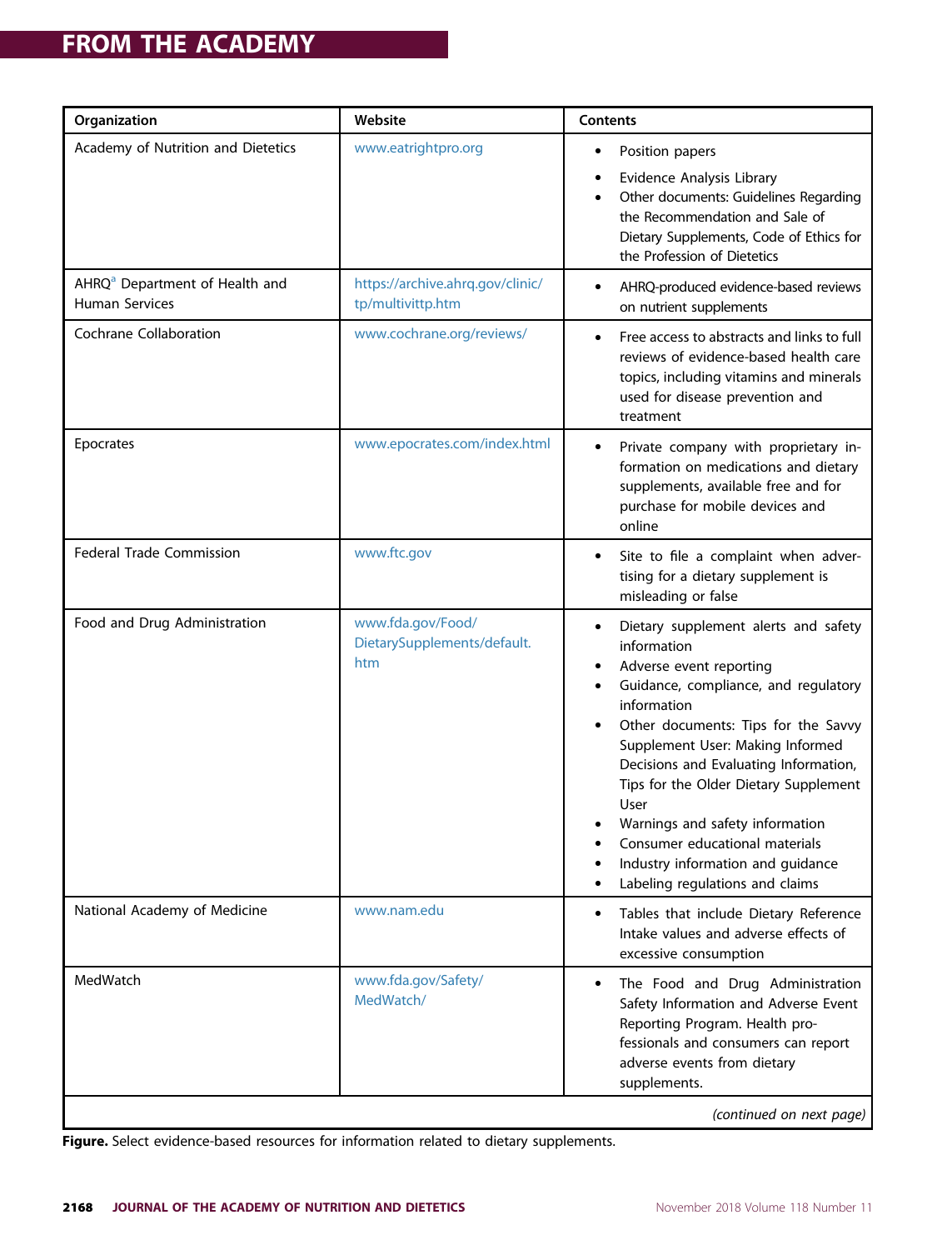| Organization                                                                                                                  | Website                                                                                                                                                    | Contents                                                                                                                                                                                                                                                                                                                                                                                                                                                                                                                                       |
|-------------------------------------------------------------------------------------------------------------------------------|------------------------------------------------------------------------------------------------------------------------------------------------------------|------------------------------------------------------------------------------------------------------------------------------------------------------------------------------------------------------------------------------------------------------------------------------------------------------------------------------------------------------------------------------------------------------------------------------------------------------------------------------------------------------------------------------------------------|
| Micronutrient Information Center, Linus<br>Pauling Institute, Oregon State University                                         | lpi.orst.edu/infocenter                                                                                                                                    | Scientific information on the role of<br>vitamins, minerals, and phytochemicals<br>in preventing disease and promoting<br>health                                                                                                                                                                                                                                                                                                                                                                                                               |
| National Agricultural Library                                                                                                 | www.nutrition.gov/dietary-<br>supplements                                                                                                                  | Listing of resources (bibliographies/<br>$\bullet$<br>databases, books/book chapters,<br>newsletters, web resources, and<br>agencies and organizations) providing<br>technical and professional-level<br>information on dietary supplements,<br>including nutrition information                                                                                                                                                                                                                                                                |
| National Library of Medicine                                                                                                  | www.nlm.nih.gov/medlineplus/<br>vitaminandmineralsupplements.<br>html                                                                                      | MedlinePlus for Vitamin and Mineral<br>$\bullet$<br>Supplements                                                                                                                                                                                                                                                                                                                                                                                                                                                                                |
| Office of Dietary Supplements, National<br>Institutes of Health                                                               | ods.od.nih.gov<br>https://ods.od.nih.gov/<br>Research/PubMed_Dietary_<br>Supplement_Subset.aspx<br>https://ods.od.nih.gov/<br>Research/CARDS_Database.aspx | Expert reviewed facts sheets on vita-<br>٠<br>mins, minerals, and product types (eg,<br>multivitamins and sports supplements)<br>that include information on medica-<br>tion interactions, signs, and symptoms<br>of deficiency and toxicity<br>Subset of PubMed specific to infor-<br>mation on dietary supplements, Office<br>of Dietary Supplements and National<br>Library of Medicine<br>Computer Access to Research on Di-<br>etary Supplements database of feder-<br>ally funded research projects<br>pertaining to dietary supplements |
| <b>Operation Supplement Safety</b>                                                                                            | http://hprc-online.org/dietary-<br>supplements/opss                                                                                                        | Provides interactive tools to assess<br>$\bullet$<br>potential adverse effects for some<br>types of dietary supplements                                                                                                                                                                                                                                                                                                                                                                                                                        |
| Office of Dietary Supplements, National<br>Institutes of Health, and Department of<br>Agriculture, and other federal agencies | https://<br>dietarysupplementdatabase.<br>usda.nih.gov<br>https://dsld.nlm.nih.gov/dsld/                                                                   | Dietary Supplement Ingredient Data-<br>$\bullet$<br>base estimates levels of ingredients in<br>dietary supplement products<br>Dietary Supplement Label Database<br>$\bullet$<br>offers label information for >70,000<br>different product types                                                                                                                                                                                                                                                                                                |
| Therapeutic Research Center                                                                                                   | www.naturaldatabase.com                                                                                                                                    | Natural<br>Medicines<br>Comprehensive<br>$\bullet$<br>Database (subscription required) in-<br>cludes evidence-based monographs<br>that contain information on ingredient<br>safety, effectiveness, adverse reactions,<br>and interactions                                                                                                                                                                                                                                                                                                      |

(continued on next page)

Figure. (continued) Select evidence-based resources for information related to dietary supplements.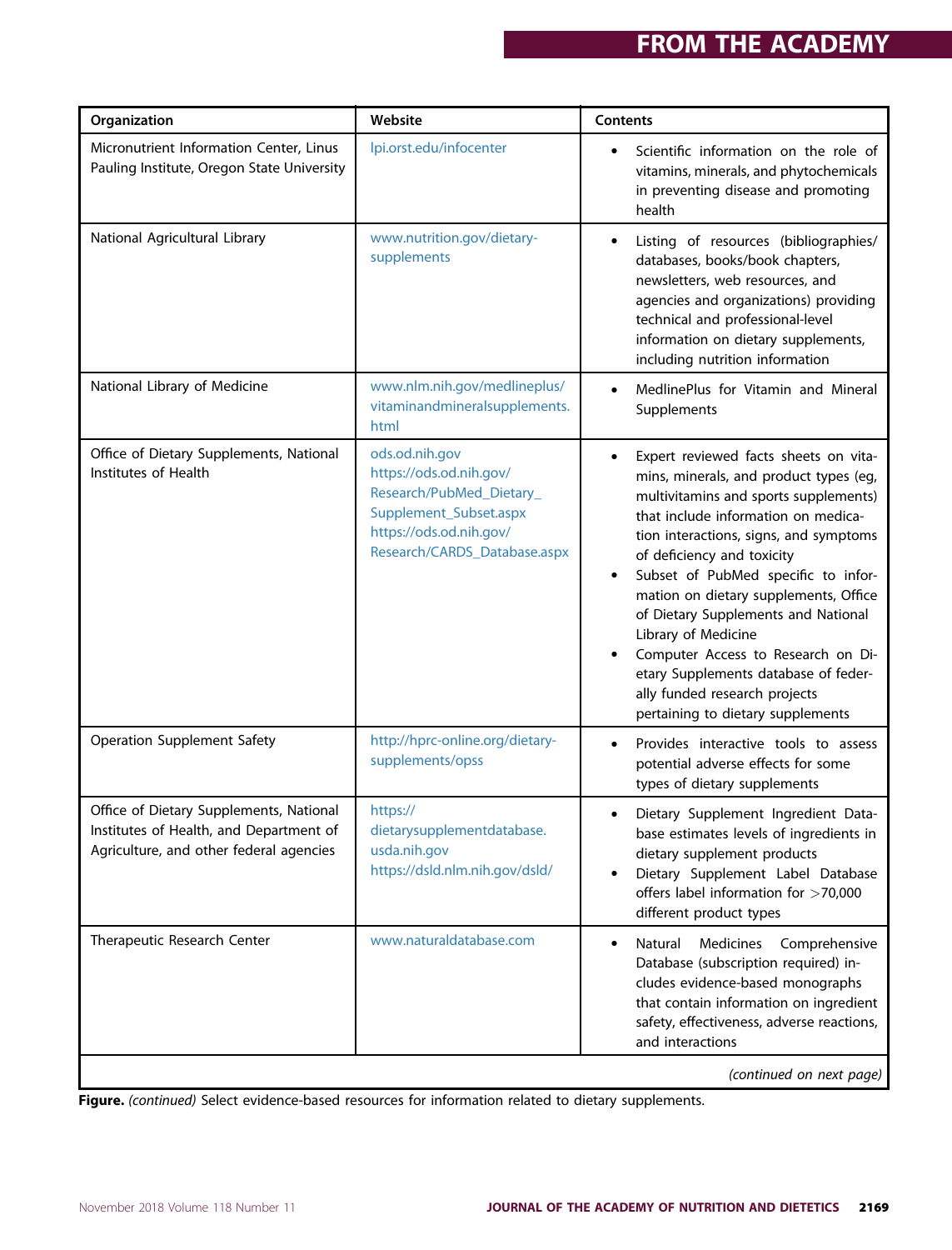### **FROM THE ACADEMY** FROM THE ACADEMY

| Organization                                                                                                                                                                 | Website | Contents |  |  |
|------------------------------------------------------------------------------------------------------------------------------------------------------------------------------|---------|----------|--|--|
| <b>Books</b>                                                                                                                                                                 |         |          |  |  |
| Coates PM, Betz JM, Blackman MR, Cragg GM, et al. Encyclopedia of Dietary Supplements. 2nd ed. New York, NY: Marcel<br>Dekker; 2010.                                         |         |          |  |  |
| Institute of Medicine, Food and Nutrition Board. Dietary Reference Intakes: The Essential Guide to Nutrient Requirements.<br>Washington, DC: National Academies Press; 2006. |         |          |  |  |
| <sup>a</sup> AHRQ=Agency for Healthcare Research and Quality.                                                                                                                |         |          |  |  |

Figure. (continued) Select evidence-based resources for information related to dietary supplements.

#### Reporting Adverse Effects

RDNs and NDTRs are urged to counsel clients to report adverse reactions of micronutrient supplements to the manufacturer and to the FDA. Health care professionals are also encouraged to report adverse effects experienced by their clients from the use of any dietary supplements using the FDA's MedWatch program.<sup>8</sup> The Health Insurance Portability and Accountability Act Privacy Rule permits health care professionals to report adverse events and other information related to the quality, effectiveness, and safety of FDA-regulated products both to the manufacturers and directly to  $FDA.<sup>67</sup>$ 

#### **PROFESSIONAL RESOURCES AND TRAINING OPPORTUNITIES**

The ODS, which was created in part to promote research aimed at determining the health benefits and risks of dietary supplements, provides several tools that researchers, RDNs, and NDTRs can use to increase their knowledge of dietary supplements, including micronutrient supplements. These include the Dietary Supplement Research Practicum on dietary supplement issues for academic faculty and students<sup>68</sup>; the PubMed Dietary Supplement Subset,<sup>69</sup> which allows a literature search limited to dietary supplements, a Dietary Supplement Labels Database (https://www.dsld. nlm.nih.gov/dsld-mobile/index.jsp) and expert-reviewed fact sheets on dietary supplement ingredients and specific product classes, like the MVM.45 These and other resources such as those listed in the Figure can be used by RDNs and NDTRs to stay informed on issues related to dietary and micronutrient supplements.

## **Total Micronutrient Intakes**

Intake assessment must include all micronutrient sources, including those naturally occurring and fortified in foods and beverages and dietary supplements. Both micronutrient adequacy and excess could be biased in the case that only conventional and fortified food sources are considered. To accomplish this, practitioners should routinely collect use of micronutrient supplements as part of any dietary assessment, including the frequency of use, typical dose, and the duration of use. Given the potential for interactions, collecting information on all dietary supplements used is of utility.

#### Stacking and Similar Practices

Clients using multiple supplements can be asked to bring in the containers of supplements used, particularly when products with multiple ingredients are used. Using multiple supplements that have common ingredients could result in levels that exceed the UL.

#### How to Discuss Use of Supplements with Clients and **Patients**

Given the high use of micronutrient supplements by the public, RDNs and NDTRs need to keep up to date on the safety and efficacy of these products to assist consumers in the safe and appropriate use of these supplements. The roles and responsibilities of the NDTRs under the supervision of the RDN and RDNs within their individual scope of practice may include:

 assessing nutritional status of clients to determine likelihood of inadequate or excessive intake of vitamins and minerals;

- evaluating the potential benefit or harm of micronutrient supplementation given the client's nutritional and health status;
- evaluating the safety of the micronutrient supplement given the form, dose, its potential for interaction with food, other dietary supplements, and overthe-counter and prescribed medications;
- educating clients as to the potential benefit of receiving micronutrients through conventional and fortified foods;
- recommending micronutrient supplementation when the client does not consume the amount of types of foods necessary to obtain recommended micronutrient intakes;
- evaluating research regarding micronutrient supplementation; and
- being aware of regulatory, legal, and ethical issues of recommending and selling of micronutrient supplements.

Continuing education and inclusion of dietary supplements and specifically micronutrient supplements in didactic curricula are essential to ensuring RDNs and NDTRs have the skills necessary to perform these functions.

#### **CONCLUSIONS**

**The dietary intakes of many Americans** are inadequate in some micronutrients. It is among the roles and responsibilities of RDNs and NDTRs under the supervision of an RDN to help educate the public on healthful dietary patterns and on the safe and appropriate selection and use of micronutrient supplements to meet their micronutrient needs and optimize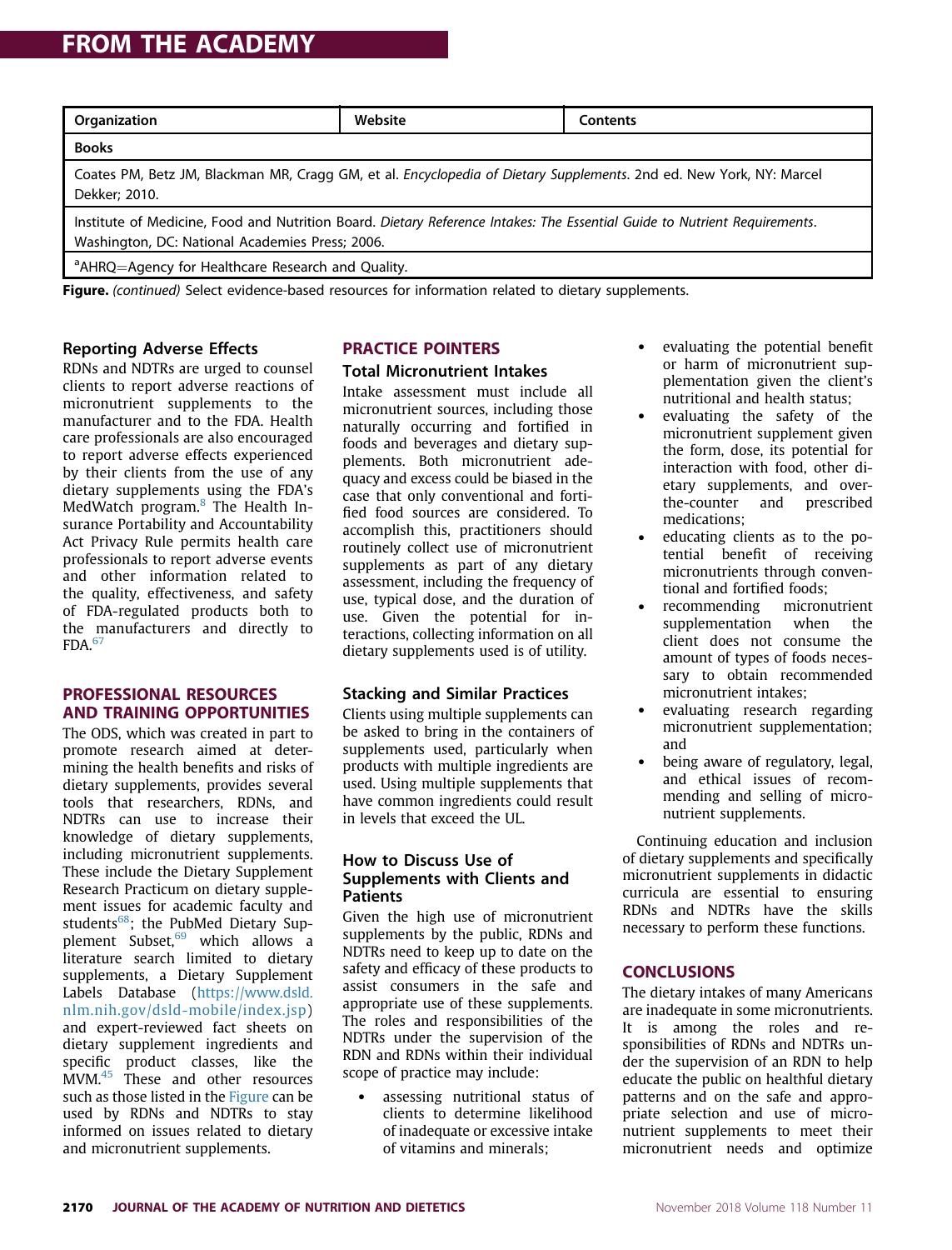health. To this end, RDNs and NDTRs must keep abreast of research findings on potential benefits and safety of micronutrient supplements, and on the regulatory issues that influence the use of these products.

#### References

- 1. West KP, Stewart CP, Caballero B, Black RE. Nutrition. In: Merson MH, Black RE, Mills AJ, eds. Global Health: Diseases, Programs, Systems, and Policies. 3rd ed. Burlington, MA: Jones & Bartlett Learning; 2011:271-304.
- 2. Nutrition Business Journal. NBJ's Supplement Business Report 2017. New York, NY: Penton Media, Inc; 2017.
- 3. Dietary Supplement Health and Education Act of 1994 42 USC 287C-11 (1994).
- US Food and Drug Administration. Labeling & nutrition - label claims for conventional foods and dietary supplements. https://www.fda.gov/Food/LabelingNutri tion/ucm111447.htm. Accessed March 29, 2018.
- 5. US Food and Drug Administration. Dietary supplements - dietary supplement labeling guide: Chapter VI. Claims. https:// www.fda.gov/Food/GuidanceRegulation/ GuidanceDocumentsRegulatoryInformation/ DietarySupplements/ucm070613.htm. Accessed April 22, 2018.
- 6. US Food and Drug Administration. Information for consumers—Questions and answers on dietary supplements. https:// www.fda.gov/Food/DietarySupplements/ UsingDietarySupplements/ucm480069.htm. Accessed April 22, 2018.
- 7. Federal Trade Commission. Dietary supplements: An advertising guide for industry. https://www.ftc.gov/tips-advice/ business-center/guidance/dietary-supple ments-advertising-guide-industry. Accessed September 10, 2016.
- 8. US Food and Drug Administration. Med-Watch: The FDA Safety Information and Adverse Event Reporting Program. https://www.fda.gov/safety/medwatch/. Accessed August 26, 2017.
- 9. US Food and Drug Administration. Selected amendments to the FD&C Act - Dietary Supplement and Nonprescription Drug Consumer Protection Act. http:// www.fda.gov/RegulatoryInformation/Legis lation/SignificantAmendmentstotheFDCAct/ ucm148035.htm. Accessed October 8, 2016.
- 10. US Food and Drug Administration. Guidance for industry - questions and answers regarding adverse event reporting and recordkeeping for dietary supplements as required by the Dietary Supplement and Nonprescription Drug Consumer Protection Act. http://www.fda.gov/downloads/ Food/GuidanceRegulation/GuidanceDocu mentsRegulatoryInformation/DietarySup plements/UCM381121.pdf. Accessed September 10, 2016.
- 11. Federal Food, Drug, and Cosmetic Act.<br>SEC. 761. 21 USC §379aa–1. Serious adverse event reporting for dietary supplements. http://uscode.house.gov/view. xhtml?req=granuleid:USC-prelim-title21section379aa-1&num=0&edition=prelim. Accessed September 10, 2016.
- 12. US Government Accountability Office. Dietary supplements: FDA may have opportunities to expand its use of reported health problems to oversee products. http://www.gao.gov/products/ GAO-13-244. Published March 18, 2013. Accessed August 27, 2017.
- 13. US Food and Drug Administration. Manufacturing - facts about the current good manufacturing practices (CGMPs). http://www.fda.gov/Drugs/Development ApprovalProcess/Manufacturing/ucm169 105.htm. Accessed September 10, 2016.
- 14. Consumerlab.com. How products were evaluated. http://www.consumerlab.com/ methods\_index.asp. Accessed September 10, 2016.
- 15. NSF International. Product and ingredient certification. http://www.nsf.org/services/ by-industry/nutritional-products/dietarysupplements-testing. Accessed April 22, 2018.
- 16. USP verified. http://www.usp.org/verifi cation-services. Accessed September 10, 2016.
- 17. Akabas SR, Vannice G, Atwater JB, Cooperman T, Cotter R, Thomas L. Quality certification programs for dietary supplements. J Acad Nutr Diet. 2016;116(9): 1370-1379.
- 18. Knapik JJ, Steelman RA, Hoedebecke SS, Austin KG, Farina EK, Lieberman HR. Prevalence of dietary supplement use by athletes: Systematic review and metaanalysis. Sports Med Auckl NZ. 2016;46(1): 103-123.
- 19. Lieberman HR, Stavinoha TB, McGraw SM, White A, Hadden LS, Marriott BP. Use of dietary supplements among active-duty US Army soldiers. Am J Clin Nutr. 2010;92(4):985-995.
- 20. Radimer K, Bindewald B, Hughes J, Ervin B, Swanson C, Picciano MF. Dietary supplement use by US adults: Data from the National Health and Nutrition Examination Survey, 1999-2000. Am J Epidemiol. 2004;160(4):339-349.
- 21. Bailey RL, Gahche JJ, Lentino CV, et al. Dietary supplement use in the United States, 2003-2006. J Nutr. 2011;141(2): 261-266.
- Bailey RL, Gahche JJ, Miller PE, Thomas PR, Dwyer JT. Why US adults use dietary supplements. JAMA Intern Med. 2013; 173(5):355-361.
- 23. Kantor ED, Rehm CD, Du M, White E, Giovannucci EL. Trends in dietary supplement use among US adults from 1999- 2012. JAMA. 2016;316(14):1464-1474.
- Bailey RL, Gahche JJ, Thomas PR, Dwyer JT. Why US children use dietary supplements. Pediatr Res. 2013;74(6):737-741.
- 25. Shaikh U, Byrd RS, Auinger P. Vitamin and mineral supplement use by children and adolescents in the 1999-2004 National Health and Nutrition Examination Survey: Relationship with nutrition, food security, physical activity, and health care access. Arch Pediatr Adolesc Med. 2009;163(2):150-157.
- 26. Gahche JJ, Bailey RL, Potischman N, Dwyer JT. Dietary supplement use was very high among older adults in the United States in 2011-2014. J Nutr. 2017;147(10):1968-1976.
- 27. Branum AM, Bailey R, Singer BJ. Dietary supplement use and folate status during pregnancy in the United States. J Nutr. 2013;143(4):486-492.
- 28. Institute of Medicine Subcommittee on Interpretation and Uses of Dietary Reference Intakes, Institute of Medicine Standing Committee on the Scientific Evaluation of Dietary Reference Intakes. DRI Dietary Reference Intakes: Applications in Dietary Assessment. Washington, DC: National Academies Press; 2000.
- 29. Institute of Medicine Subcommittee on Interpretation and Uses of Dietary Reference Intakes, Institute of Medicine Standing Committee on the Scientific Evaluation of Dietary Reference Intakes. Dietary Reference Intakes: Applications in Dietary Planning. Washington, DC: National Academies Press; 2003.
- 30. Institute of Medicine, Food and Nutrition Board. Dietary Reference Intakes: The Essential Guide to Nutrient Requirements. Washington, DC: National Academies Press; 2006.
- 31. US Depts of Health and Human Services and Agriculture. 2015-2020 Dietary Guidelines for Americans. 8th edition. https://health.gov/dietaryguidelines/2015/ guidelines/. Published December 2015. Accessed October 7, 2016.
- 32. King JC, Dietary Guidelines Advisory Committee. An evidence-based approach for establishing dietary guidelines. J Nutr. 2007;137(2):480-483.
- 33. Fulgoni VL, Keast DR, Bailey RL, Dwyer J. Foods, fortificants, and supplements: Where do Americans get their nutrients? J Nutr. 2011;141(10):1847-1854.
- 34. Murphy SP, White KK, Park S-Y, Sharma S. Multivitamin-multimineral supplements' effect on total nutrient intake. Am J Clin Nutr. 2007;85(suppl 1):280S-284S.
- 35. Blumberg JB, Frei BB, Fulgoni VL, Weaver CM, Zeisel SH. Impact of frequency of multi-vitamin/multi-mineral supplement intake on nutritional adequacy and nutrient deficiencies in U.S. adults. Nutrients. 2017;9(8):1-12.
- 36. Bailey RL, Fulgoni VL, Keast DR, Dwyer JT. Dietary supplement use is associated with higher intakes of minerals from food sources. Am J Clin Nutr. 2011;94(5): 1376-1381.
- 37. Bailey RL, Fulgoni VL, Keast DR, Dwyer JT. Examination of vitamin intakes among US adults by dietary supplement use. J Acad Nutr Diet. 2012;112(5):657-663.e4.
- 38. Bailey RL, Fulgoni VL, Keast DR, Lentino CV, Dwyer JT. Do dietary supplements improve micronutrient sufficiency in children and adolescents? J Pediatr. 2012;161(5):837-842.
- Huang H-Y, Caballero B, Chang S, et al. Multivitamin/Mineral Supplements and Prevention of Chronic Disease. Washington, DC: Agency for Healthcare Research and Quality; 2006.
- US Preventive Services Task Force. Final update summary: Vitamin supplementation to prevent cancer and CVD: Preventive medication. https://www.uspreven tiveservicestaskforce.org/Page/Document/ UpdateSummaryFinal/vitamin-supplemen tation-to-prevent-cancer-and-cvd-coun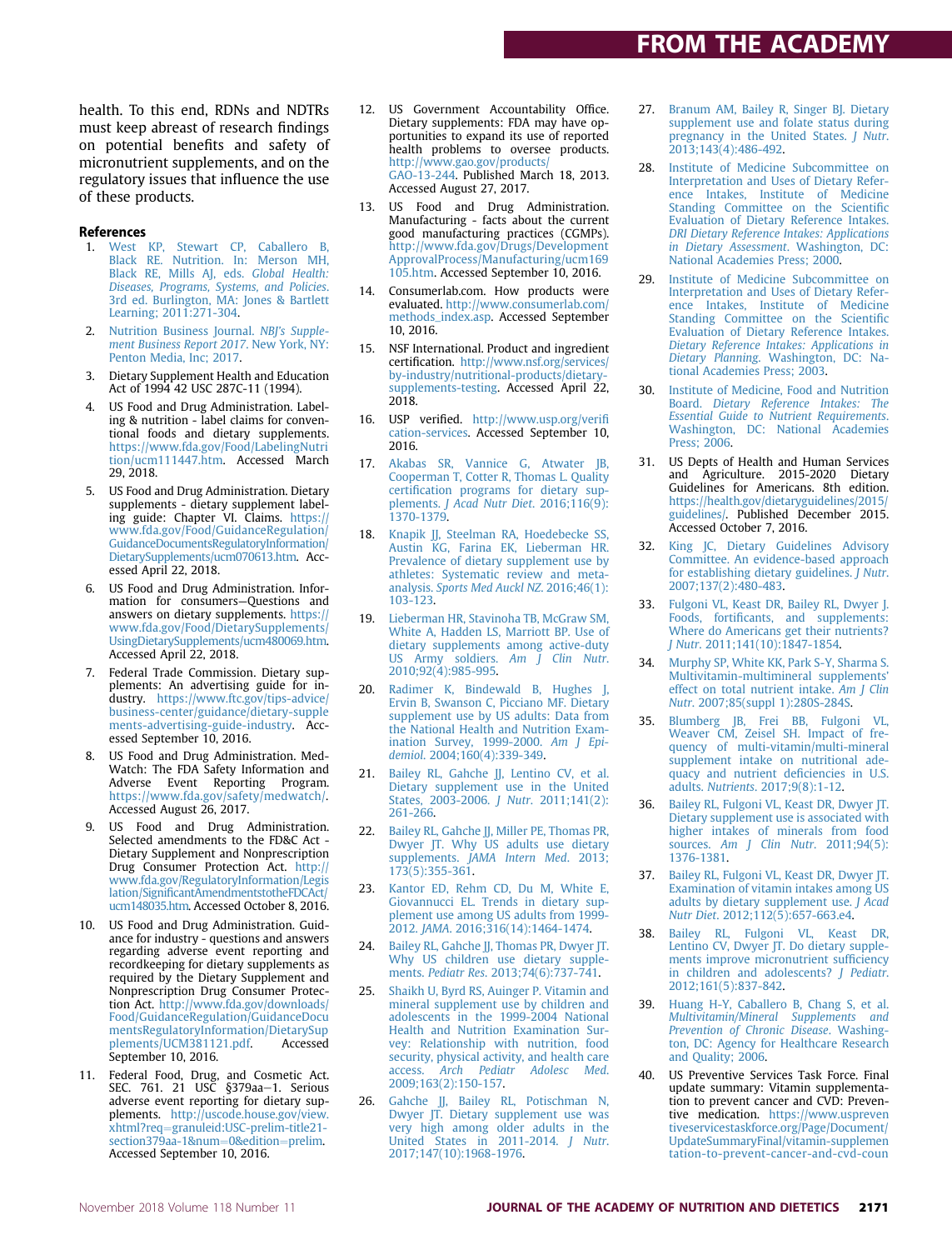seling?ds=1&s=supplement. Accessed October 9, 2016.

- 41. Institute of Medicine Committee to Review Dietary Reference Intakes for Vitamin D and Calcium. Dietary Reference Intakes for Calcium and Vitamin D. Washington, DC: National Academies Press; 2011.
- 42. American Geriatrics Society Consensus. Vitamin D for prevention of falls and their consequences in older adults. https:// geriatricscareonline.org/ProductAbstract/ american-geriatrics-society-consensusstatement-vitamin-d-for-prevention-of-fallsand-their-consequences-in-older-adults/ CL009. Accessed August 30, 2017.
- 43. US Preventive Services Task Force. Final recommendation statement: Falls prevention in older adults: Counseling and preventive medication. https://www. uspreventiveservicestaskforce.org/Page/ Document/RecommendationStatementFinal/ falls-prevention-in-older-adults-counselingand-preventive-medication. August 30, 2017.
- 44. US Preventive Services Task Force. Final update summary: Vitamin D, calcium, or combined supplementation for the primary prevention of fractures in community-dwelling adults: Preventive<br>medication. https://www.uspreventive https://www.uspreventive servicestaskforce.org/Page/Document/Update SummaryFinal/vitamin-d-calcium-or-com bined-supplementation-for-the-primaryprevention-of-fractures-in-adults-preventivemedication. Accessed April 27, 2018.
- 45. National Institutes of Health, Office of Dietary Supplements. Dietary supplement fact sheets. https://ods.od.nih.gov/fact sheets/list-all/. Accessed October 8, 2016.
- 46. Baker RD, Greer FR, American Academy of Pediatrics Committee on Nutrition. Diagnosis and prevention of iron deficiency and iron-deficiency anemia in infants and young children (0-3 years of age). Pediatrics. 2010;126(5):1040-1050.
- 47. Wagner CL, Greer FR. American Academy of Pediatrics Section on Breastfeeding, American Academy of Pediatrics Committee on Nutrition. Prevention of rickets and vitamin D deficiency in infants, children, and adolescents. Pediatrics. 2008;122(5):1142-1152.
- 48. Institute of Medicine Standing Committee on the Scientific Evaluation of Dietary Reference Intakes and its Panel on Folate, Other B Vitamins, and Choline. Dietary

Reference Intakes for Thiamin, Riboflavin, Niacin, Vitamin B6, Folate, Vitamin B12, Pantothenic Acid, Biotin, and Choline. Washington, DC: National Academies Press; 1998.

- 49. Wolff T, Witkop CT, Miller T, Syed SB. Folic Acid Supplementation for the Prevention of Neural Tube Defects: An Update of the Evidence for the U.S. Preventive Services Task Force. Rockville, MD: Agency for Healthcare Research and Quality; 2009.
- 50. Age-related macular degeneration PPP Updated 2015. American Academy of<br>Ophthalmology. http://www.aao.org/ http://www.aao.org/ preferred-practice-pattern/age-relatedmacular-degeneration-ppp-2015. Published January 29, 2015. Accessed October 8, 2016.
- 51. Age-Related Eye Disease Study 2 (AREDS2) Research GroupChew EY, SanGiovanni JP, et al. Lutein/zeaxanthin for the treatment of age-related cataract: AREDS2 randomized trial report no. 4. JAMA Ophthalmol. 2013;131(7):843-850.
- 52. Goodman GE, Thornquist MD, Balmes J, et al. The Beta-Carotene and Retinol Efficacy Trial: Incidence of lung cancer and cardiovascular disease mortality during 6-year follow-up after stopping betacarotene and retinol supplements. J Natl Cancer Inst. 2004;96(23):1743-1750.
- 53. The effect of vitamin E and beta carotene on the incidence of lung cancer and other cancers in male smokers. The Alpha-Tocopherol, Beta Carotene Cancer Prevention Study Group. N Engl J Med. 1994;330(15):1029-1035.
- 54. Camp KM, Trujillo E. Position of the Academy of Nutrition and Dietetics: Nutritional genomics. J Acad Nutr Diet. 2014;114(2):299-312.
- 55. National Institutes of Health, Office of Dietary Supplements. Vitamin E. https:// ods.od.nih.gov/factsheets/VitaminE-Health Professional/. Accessed October 8, 2016.
- 56. Wood RJ, Serfaty-Lacrosniere C. Gastric acidity, atrophic gastritis, and calcium absorption. Nutr Rev. 1992;50(2):33-40.
- 57. Goss SL, Lemons KA, Kerstetter JE, Bogner RH. Determination of calcium salt solubility with changes in pH and P(CO(2)), simulating varying gastrointestinal environments. J Pharm Pharmacol. 2007;59(11):1485-1492.
- 58. Bacon BR, Adams PC, Kowdley KV, Powell LW, Tavill AS. American Association

for the Study of Liver Diseases. Diagnosis and management of hemochromatosis: 2011 practice guideline by the American Association for the Study of Liver Dis-eases. Hepatol Baltim Md. 2011;54(1): 328-343.

- 59. Melhus H, Michaëlsson K, Kindmark A, et al. Excessive dietary intake of vitamin A is associated with reduced bone mineral density and increased risk for hip fracture. Ann Intern Med. 1998;129(10): 770-778.
- 60. National Institutes of Health, Office of Dietary Supplements. Vitamin A. https:// ods.od.nih.gov/factsheets/VitaminA-Health Professional/. Accessed October 9, 2016.
- 61. Yetley EA. Multivitamin and multimineral dietary supplements: Definitions, characterization, bioavailability, and drug interactions. Am J Clin Nutr. 2007;85(suppl 1):269S-276S.
- 62. National Institutes of Health, Office of Dietary Supplements. Zinc. https://ods.od. nih.gov/factsheets/Zinc-HealthProfessional/. Accessed October 9, 2016.
- 63. National Institutes of Health, Office of Dietary Supplements. Dietary supplement fact sheet: Calcium. https://ods.od.nih. gov/factsheets/Calcium-HealthProfessional/. Accessed October 9, 2016.
- 64. Bradford GS, Taylor CT. Omeprazole and vitamin B12 deficiency. Ann Pharmacother. 1999;33(5):641-643.
- 65. National Institutes of Health, Office of Dietary Supplements. Vitamin D. https:// ods.od.nih.gov/factsheets/VitaminD-Health Professional/. Accessed October 9, 2016.
- National Institutes of Health, Office of Dietary Supplements. Magnesium. https:// ods.od.nih.gov/factsheets/Magnesium-Health Professional/. Accessed October 9, 2016.
- US Food and Drug Administration. Reporting serious problems to FDA HIPAA compliance for reporters to FDA MedWatch. https://www.fda.gov/safety/ medwatch/howtoreport/ucm085589.htm. Accessed August 9, 2018.
- 68. ODS practicum: Overview. https://<br>odspracticum.od.nih.gov/. Accessed odspracticum.od.nih.gov/. September 11, 2016.
- 69. National Institutes of Health, Office of Dietary Supplements. PubMed dietary supplement subset. https://ods.od.nih.gov/ Research/PubMed\_Dietary\_Supplement\_ Subset.aspx. Accessed September 11, 2016.